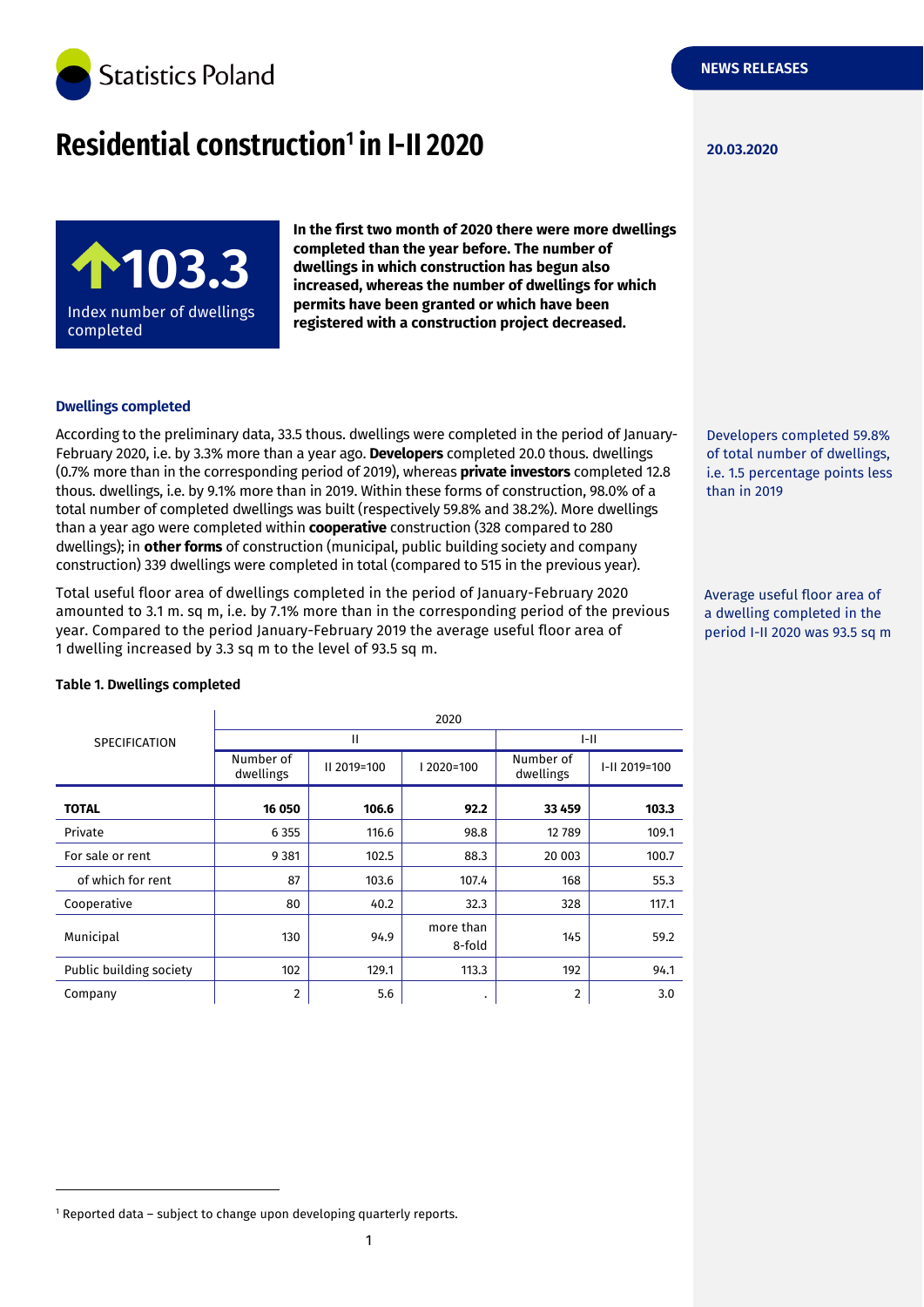### **Dwellings for which permits have been granted or which have been registered with a construction project**

In the first two months of 2020 permits and registrations have been granted for construction of 37.3 thous. dwellings, i.e. by 0.5% less than in the corresponding period of 2019. Permits for construction of the biggest number of dwellings were given to **developers** (23.3 thous.) and to **private investors** (13.8 thous.), i.e. respectively by 2.5% less and 9.8% more than in the period of January-February 2019. Altogether the share of these forms of construction amounted to 99.6% of a total number of dwellings. Less dwellings than in the corresponding period of 2019 for which permits have been granted or which have been registered with a construction project were noted in the **cooperative** construction (27 dwellings against 326) and in **other forms** of construction (117 dwellings against 643).

## **Table 2. Dwellings for which permits have been granted or which have been registered with a construction project**

|                         | 2020                   |             |          |                          |               |  |
|-------------------------|------------------------|-------------|----------|--------------------------|---------------|--|
| <b>SPECIFICATION</b>    | Ш                      |             |          | I-II                     |               |  |
|                         | Number of<br>dwellings | II 2019=100 | 2020=100 | Number of<br>dwellings   | I-II 2019=100 |  |
| <b>TOTAL</b>            | 18 9 20                | 112.3       | 103.0    | 37 290                   | 99.5          |  |
| Private                 | 7028                   | 106.8       | 103.2    | 13 841                   | 109.8         |  |
| For sale or rent        | 11 855                 | 118.9       | 103.5    | 23 3 05                  | 97.5          |  |
| Cooperative             | 23                     | 8.0         | 575.0    | 27                       | 8.3           |  |
| Municipal               | 14                     | 107.7       | 13.6     | 117                      | 29.2          |  |
| Public building society | -                      | ٠           | ٠        | $\overline{\phantom{0}}$ | ٠             |  |
| Company                 | -                      | ٠           | ٠        | $\overline{\phantom{0}}$ | ٠             |  |

# **Dwellings in which construction has begun**

In the period of January-February 2020 the number of dwellings in which construction has begun was 33.8 thous., i.e. by 12.1% more than in the corresponding period of 2019. **Developers** have started construction of 20.6 thous. dwellings, and **private** investors of 12.3 thous. dwellings, i.e. altogether 97.5% of a total number of dwellings. Both for construction for sale or rent and private construction increase was noted by respectively 2.4% and 31.5% y/y. More dwellings in which construction has begun were also noted in the **cooperative** construction (471 dwellings against 292), as well as in **other forms** of construction (385 dwellings against 356).

#### **Table 3. Dwellings in which construction has begun**

|                         | 2020                   |             |           |                        |               |
|-------------------------|------------------------|-------------|-----------|------------------------|---------------|
| <b>SPECIFICATION</b>    | Ш                      |             |           | $I-II$                 |               |
|                         | Number of<br>dwellings | II 2019=100 | 12020=100 | Number of<br>dwellings | I-II 2019=100 |
| <b>TOTAL</b>            | 17875                  | 107.2       | 112.5     | 33766                  | 112.1         |
| Private                 | 6845                   | 114.3       | 126.3     | 12 2 65                | 131.5         |
| For sale or rent        | 10 616                 | 102.7       | 105.9     | 20 645                 | 102.4         |
| of which for rent       | 63                     | 80.8        | 37.1      | 233                    | 197.5         |
| Cooperative             | 314                    | 430.1       | 200.0     | 471                    | 161.3         |
| Municipal               | 28                     | 40.0        | 59.6      | 75                     | 85.2          |
| Public building society | 32                     | 14.9        | 14.3      | 256                    | 95.5          |
| Company                 | 40                     | ٠           | 285.7     | 54                     | $\bullet$     |

Number of dwellings for which permits have been granted or which have been registered with a construction project decreased by 0.5% y/y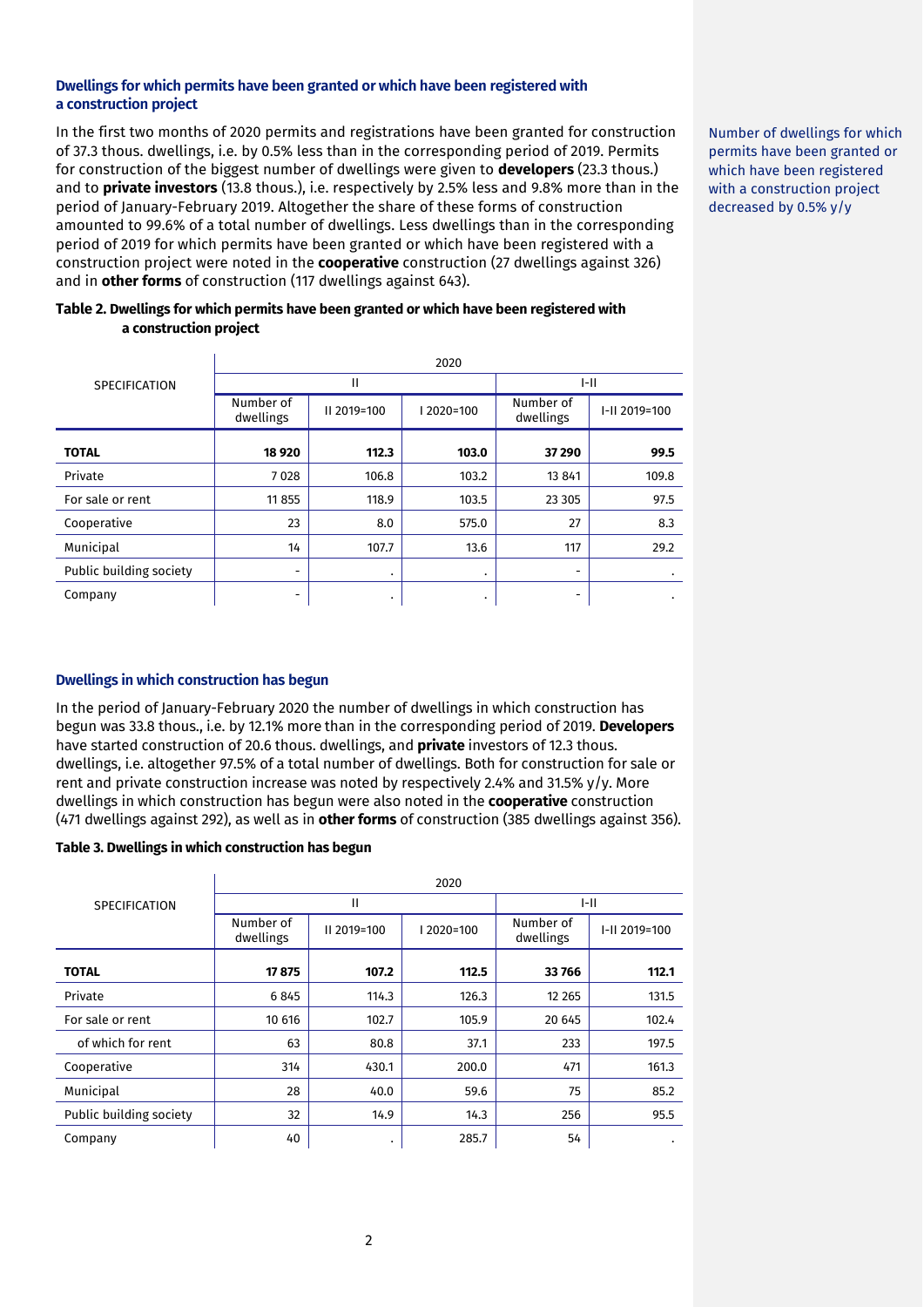It is estimated that in the end of February 2020 there were 825.8 thous. dwellings under construction, i.e. by 4.1% more than in the corresponding period of 2019.

#### **Chart 1. Construction activity in the scope of residential construction in Poland**



The biggest number of dwellings for which permits have been granted or which have been registered with a construction project and in which construction has begun in the period of January-February 2020 was recorded in Mazowieckie voivodship (respectively 7.2 thous. and 7.5 thous.) and Wielkopolskie voivodship (4.1 thous. and 4.4 thous.). Voivodships with the largest number of dwellings completed were Mazowieckie (6.1 thous. dwellings) and Małopolskie (4.5 thous.).



### **Chart 2. Construction activity in the scope of residential construction by voivodships (January-February 2020)**

dwellings completed

dwellings for which permits have been granted or which have been registered with a construction project

dwellings in which construction has begun

In February 2020, compared to January 2020, the number of dwellings completed decreased (by 7.8%), whereas the number of dwellings in which construction has begun as well as the number of dwellings for which permits have been granted or which have been registered with a construction project increased respectively by 12.5% and 3.0%